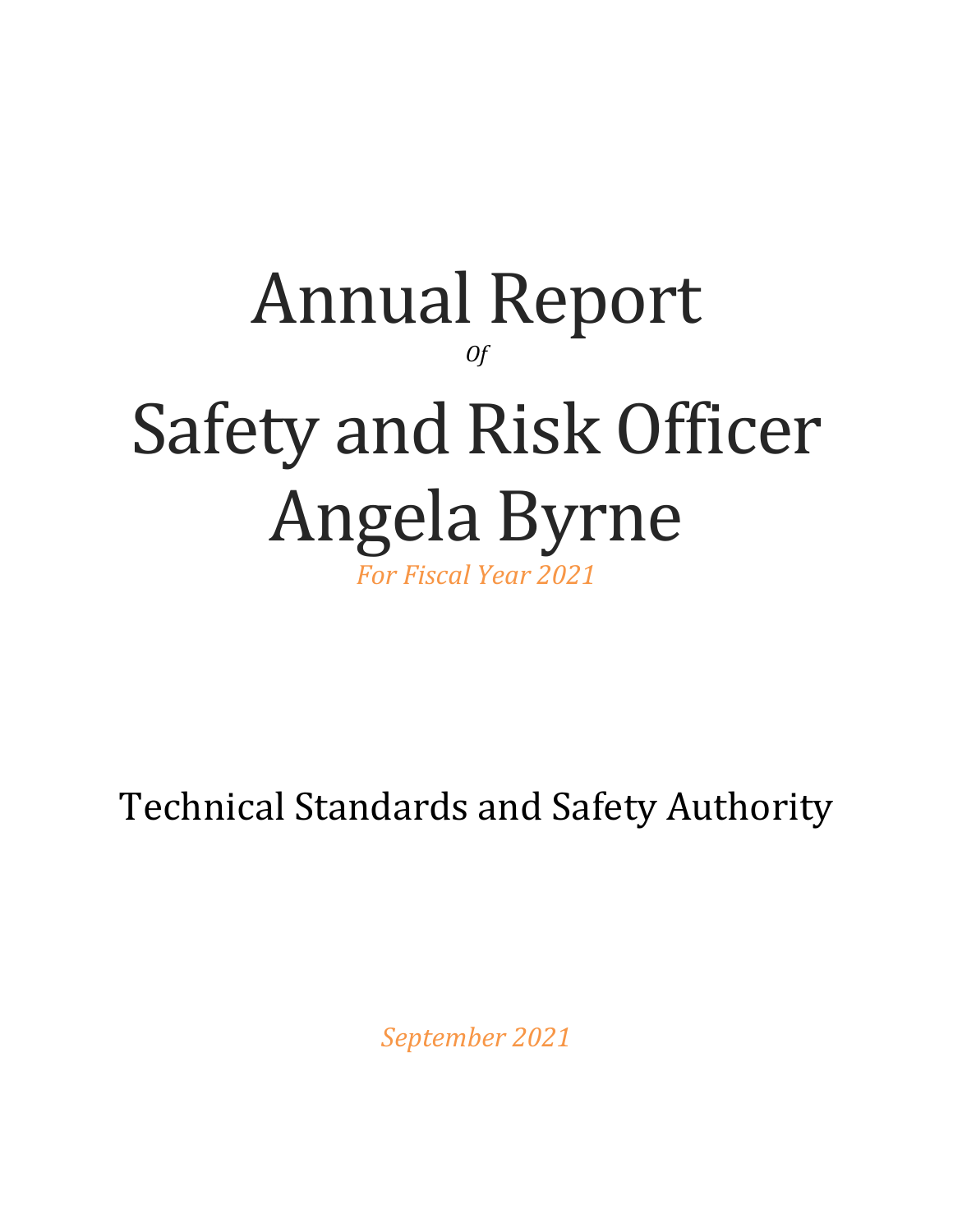# Introduction

I am pleased to present the Safety and Risk Officer ("SRO<sup>1</sup>") Annual Report for the fiscal year 2021 ("FY21").

One of my responsibilities as the SRO is to release an Annual Report to the public. As described in the Memorandum of Understanding ("MOU") between the Ministry of Government and Consumer Services ("MGCS") and the Technical Standards and Safety Authority ("TSSA") the purpose of my report is to provide *"an overview of the CSRO<sup>2</sup> 's activities and operations, highlight key recommendations arising out of any other report issued by the CSRO in the preceding year, and any other matter the CSRO considers relevant to the public*<sup>3</sup> ."

The intended audience for the report is the general public.

Being appointed in October 2019, this is my second Annual Report and reports on my activities for the period from May 1, 2020 to April 30, 2021.

# Overview of SRO Activities for Fiscal Year 2021

As reflected in the FY21 Work Plan approved by the Safety and Regulatory Affairs Committee ("SRAC") of the Board, my activities continued to build on the theme of data quality identified with my appointment as SRO in October 2019 and leveraged activities completed in fiscal year 2020 ("FY20"). The main deliverable completed in FY21 was my report on the SRO Review of the Annual State of Public Safety Report ("PSR") for the fiscal year 2020.

Providing independent assurance of the PSR becomes increasingly important as TSSA continues its journey to becoming a modern outcome-based regulator where access to timely, reliable data informs decisions and prioritizes resources. As a public facing document the PSR demonstrates value by providing tangible evidence of the role and actions of TSSA in the state of safety in Ontario. Applying an assurance focus to the SRO review of the report provides an unprecedented level of independent assurance aimed at inspiring trust in TSSA activities.

The FY20 PSR was the first year in which the review by the SRO applied an assurance focus. The purpose of the review was to assess the quality, accuracy, and clarity of select safety data used in the report. My review found that overall, the quality, accuracy and clarity of the in-scope data disclosures presented in the PSR continued to be strengthened as TSSA implemented changes in response to recommendations from the Auditor General and TSSA's Internal Audit department. I provided recommendations to build on work that was underway and improve the quality of the PSR. Management's response and progress on the recommendations are discussed later in this report.

Other deliverables that I completed in the Work Plan for FY21 were:

• The SRO Annual Report FY20, and

 $\overline{a}$ 

• The submission of the FY22 Work Plan and Budget for SRAC Approval.

 $^1$  The MOU refers to the Chief Safety and Risk Officer or CSRO. TSSA refers to the position as the Safety and Risk Officer or SRO to reflect the assurance focus of the role applied in 2019.  $2$  Ibid

<sup>&</sup>lt;sup>3</sup> "Memorandum of Understanding", Technical Standards and Safety Authority, October 2019, page 12, <https://www.tssa.org/en/about-tssa/resources/MEMORANDUM-OF-UNDERSTANDING---October-2019.pdf>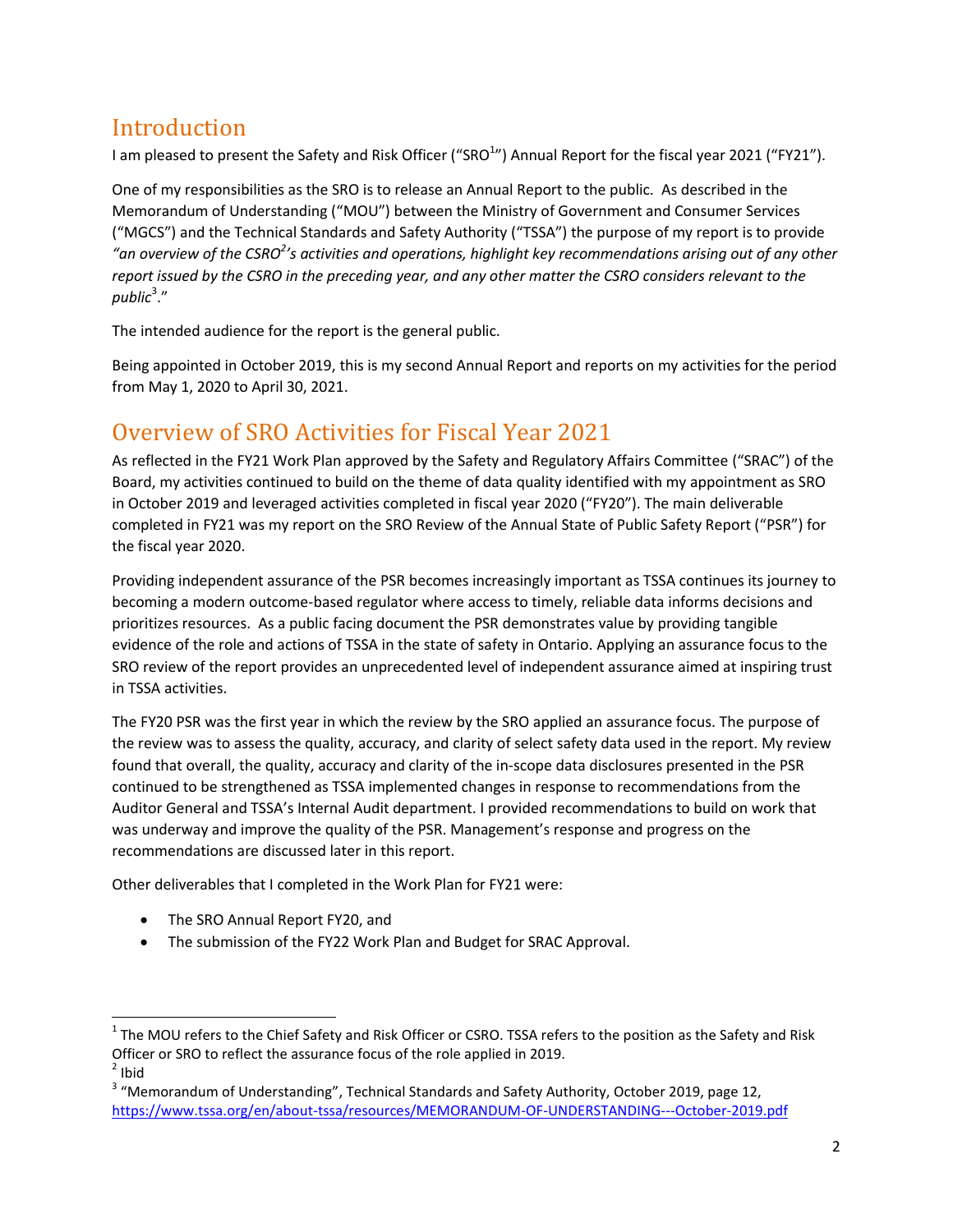In addition to completing the deliverables noted above, I continued to build on the value of my position as the SRO by taking steps to strengthen relationships and coordination with Internal Audit. Coordination between the two roles is viewed as essential to optimizing the value added by each role under the enhanced assurance role of the SRO, and to minimize duplication and ensure efficiency.

The focus of my work in FY21 was strengthening the SRO review of the PSR. I collaborated with Internal Audit, MNP LLP<sup>4</sup>, and TSSA management to leverage the work and results of my review of the FY20 PSR to enhance the level of assurance on data disclosures in the PSR. This collaboration provides an opportunity for a more robust approach and increased value to TSSA and its stakeholders.

The review of the FY21 PSR involved two distinct elements - one tailored to provide assurance on the accuracy of select data disclosures and the other designed to review the quality and clarity of data of the same disclosures.

A brief description of the two above-noted elements of the FY21 PSR approach follows:

#### Accuracy

To review the accuracy of data in the FY21 PSR I directed and relied on the work of MNP LLP to complete a CSAE<sup>5</sup> 3001 limited assurance engagement focusing on the accuracy and completeness of specific 'in scope' disclosures

The CSAE 3001 standard was chosen as the most relevant methodology as the information being assessed is non-financial in nature. The CPA Canada standard allows for an objective and structured approach to be used for evaluating data against applicable criteria and for expressing a conclusion that provides assurance to users of the data.

A 'limited assurance' engagement requires the collection of evidence, performance of audit tests and provides assurance focused on a specific subject matter. In this instance, it is being utilized to provide assurance on select disclosures related to the accuracy and completeness of data within the PSR, including the Risk of Injury and Fatality, Observed Injury Burden, and Incidents and Near Misses.

#### Quality and Clarity

 $\overline{\phantom{a}}$ 

With respect to the elements of the quality and clarity of data, I independently reviewed compilation and reporting processes related to the noted 'in scope' data disclosures.

As there are no auditing standards that provide specific assurance on data quality and clarity, such as the CSAE 3001 standard that MNP executed for the review of accuracy, my assessment of quality and clarity was conducted with reference to the Performance Reporting Principles For the British Columbia Public Sector<sup>6</sup> ("Reporting Principles"). The Reporting Principles are a good fit for the review of the quality and clarity of data in the PSR as they serve as guidance in reporting to the public on performance.

In conducting the two elements of the engagement, TSSA's processes and disclosures were subjected to a more in-depth review to determine whether the applicable criteria for accuracy, quality and clarity were

 $<sup>4</sup>$  MNP LLP is a leading Canadian accounting, tax and business consulting firm and is currently engaged by the TSSA</sup> to provide assurance and advisory services.

*<sup>5</sup> Canadian Standards on Assurance Engagements (CSAE), as issued by Chartered Professional Accountants (CPA) Canada.*

<sup>&</sup>lt;sup>6</sup> Performance Reporting Principles for the British Columbia Public Sector, issued by the Province of British Columbia and the Office of the Auditor General of British Columbia, November 2003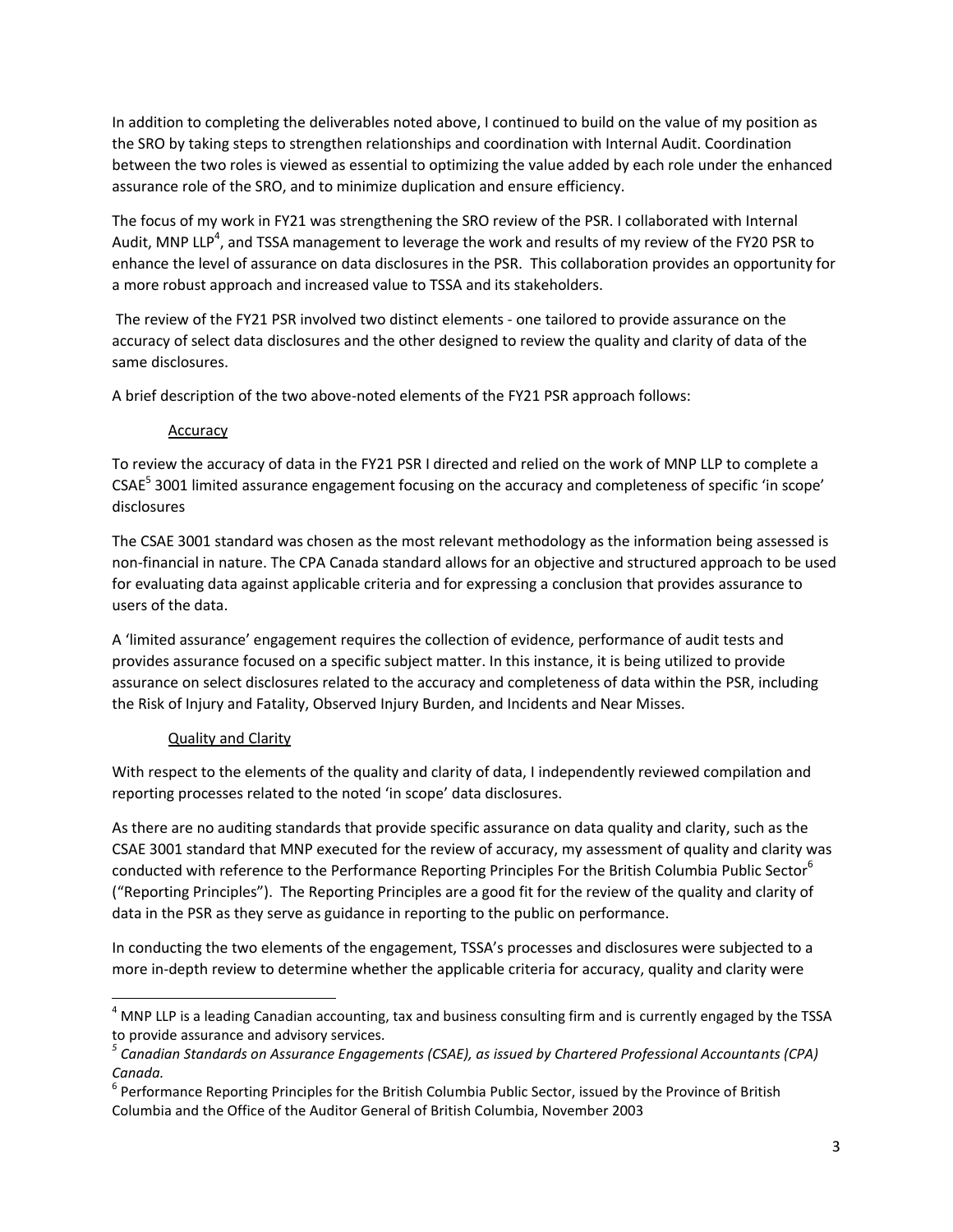satisfied. I was also mindful of the fact that TSSA is undergoing significant transformation and system changes, and that plans are already in place to enhance the PSR process over the coming fiscal period(s).

The hallmark of a modern, outcome-based regulator is to use data to understand risk, shape the safety oversight framework and develop programs to better target risk and harm reduction and enable compliance. The data reported in the PSR is reflective of the foundation of data guiding decisions and resources within the organization. My review approach for the FY21 PSR provided greater assurance to the readers as to the quality, accuracy and clarity of the data reported. Observations and recommendations resulting from my review as noted in the "Review of the Public Safety Report 2021 Edition" are intended to be useful to TSSA in its evolution to becoming a modern outcome-based regulator.

# Follow Up on SRO Recommendations for FY20

My report on the review of the FY20 PSR included three recommendations for which TSSA management developed an action plan. The following provides details of the recommendations and the status of management's action plan.

## Recommendation #1: Audience Definition

It is recommended that steps be taken in FY21 to clearly identify the primary reader for the PSR and actively solicit their feedback to confirm the objectives of the PSR and audience needs are being met.

## *Rationale*

As the quality and value of a report can only be determined by the intended readers it is critical to ensure a primary audience is identified and that their feedback is sought. When that clarity is missing it will continue to be a challenge to deliver a report in an appropriate format with the correct level of information. There is a risk that the needs of the audience are not satisfied and the quality and value of the report in the eyes of the reader are diminished.

## *TSSA Response and Action*

TSSA acknowledges that the State of Public Safety Report is produced with multiple audiences in mind and that having a clear main audience would help improve the focus.

**Action:** By FY21 Q4, TSSA will determine the main audience for the State of Public Safety Report. Once the audience is defined, in FY22 a plan will be developed to focus the report to that audience for the FY23 edition of the report.

#### *Status - Open*

During FY21 management identified two primary audiences for the Public Safety Report, as follows:

- Government of Ontario (through MGCS), and
- Authorization Holders (regulated parties).

The ability to focus the content to regulated entities was evident in the language and content in the Case Studies and Director's messages in the FY21 edition of the PSR. Plans are underway to formally solicit feedback from the audiences during FY22 and use the information to continue to strengthen the PSR.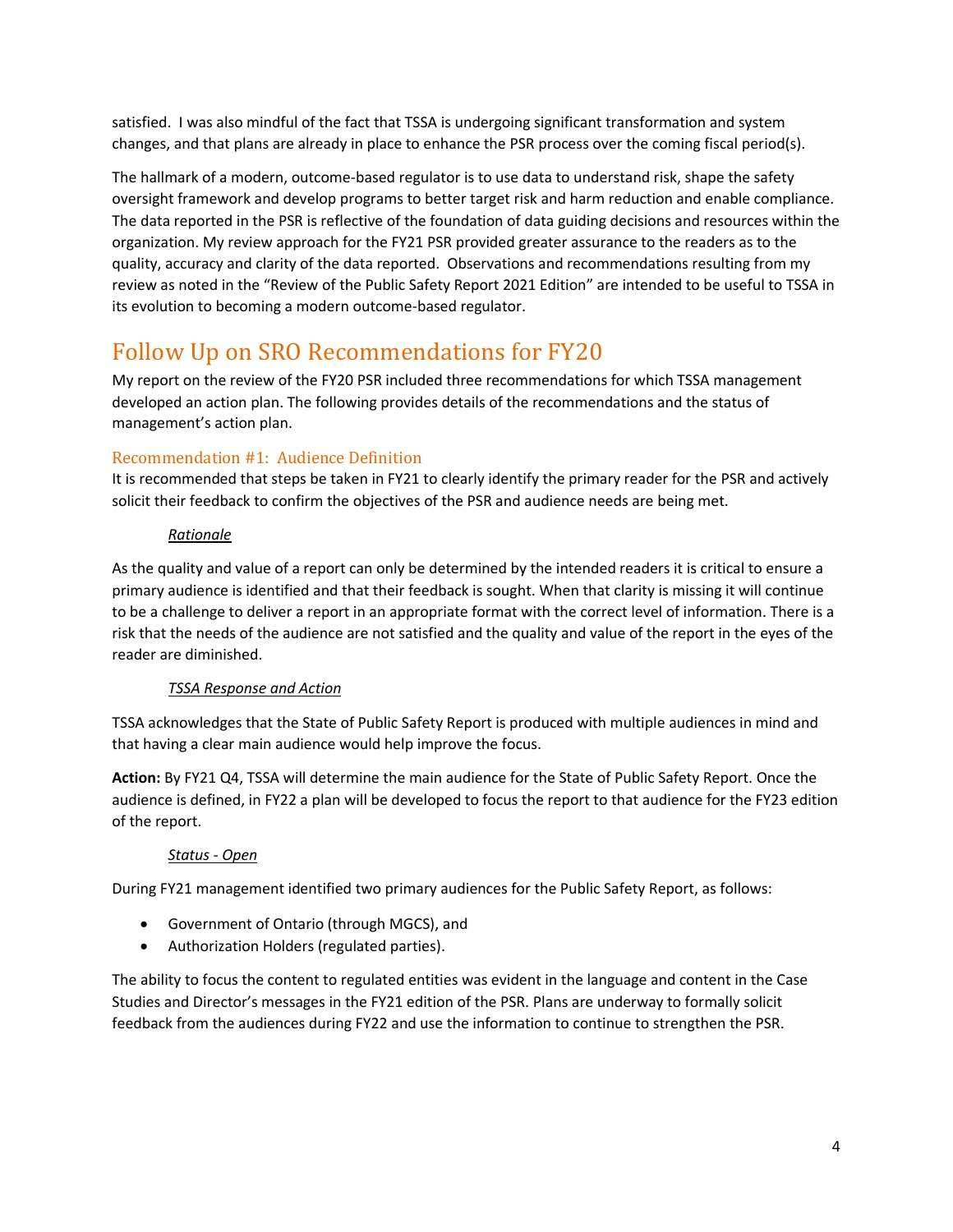## Recommendation #2: Strengthening of Data Analysis and Interpretation

It is recommended that collaboration between PSRM, the Statutory Directors and their teams and Communication staff continue to be strengthened as it will be instrumental in enriching the quality of interpretation, conclusions, and presentation of data in the PSR.

As a first step it is recommended that the teams review the process for FY20, identify what worked, and implement action to strengthen collaboration for FY21. Formalizing the process by clarifying roles and the timing of activities may be helpful. To build familiarity and strengthen the interpretation of the data it is recommended that the collaboration process include regular review of key metrics throughout the year. This will also help to alleviate some of the year end pressure associated with producing the report.

#### *Rationale*

The preparation of the PSR draws upon various skills and expertise in TSSA. Statutory Directors require an understanding of the analysis and conclusions provided by PSRM to effectively align data points and safety indicators with observations and feedback from the field. PSRM needs feedback from the Statutory Directors to direct further analysis or interpretation of data and validate their conclusions. Finally, the Communication team plays an important role in pulling together a cohesive document that balances a consolidated picture of the state of safety with individual highlights in program areas. Only an effective joint effort between the teams will increase the certainty of delivering a quality PSR report.

#### *TSSA Response and Action*

TSSA agrees that the collaboration between the different functions has improved the quality of interpretations and will continue with this practice moving forward. As part of its continuous improvement practice, TSSA will continue to improve the process to ensure there is a strong interpretation of the data to inform the report's conclusions.

**Action:** The Strategic Analytics team will automate the analysis of key safety performance indicators – particularly those that rely on qualitative data that is more resource intensive to process.

## *Status - Closed*

During FY21 management implemented automated reports on key safety indicators (High Risk Inventory, Risk of Injury and Fatality, Observed Injury Burden, natural language processing for incidents) to increase the efficiency in analyzing data and expanding access to results. The reports were launched in Spring 2021 and will continue to be enhanced and refined. The change will allow Statutory Directors and others to easily access data. In addition, the Strategic Analytics team holds informal discussions with the program areas to better understand the data and interpret the results. An important consideration under discussion for FY21 PSR reporting has been isolating the impact of COVID on changes in data from previous years.

In the development of the FY21 PSR report the PSRM, Statutory Directors and Communication teams recognize the benefit of collaborating and discussions were initiated earlier in the year. Plans are underway to formalize the working relationship in FY22.

## Recommendation #3: PSR Format and Presentation

As TSSA responds to the suggested improvements from the Peer Review, it is recommended that improvements to case studies and messages from statutory directors be considered. Choosing case studies that can be linked directly to incidents or trends in data would assist the reader in linking TSSA activities with safety data. Clearly stating conclusions and TSSA actions will provide confidence in TSSA's ability to respond. Enhancing the Statutory Director's message as to the activities that TSSA is taking to respond to the data will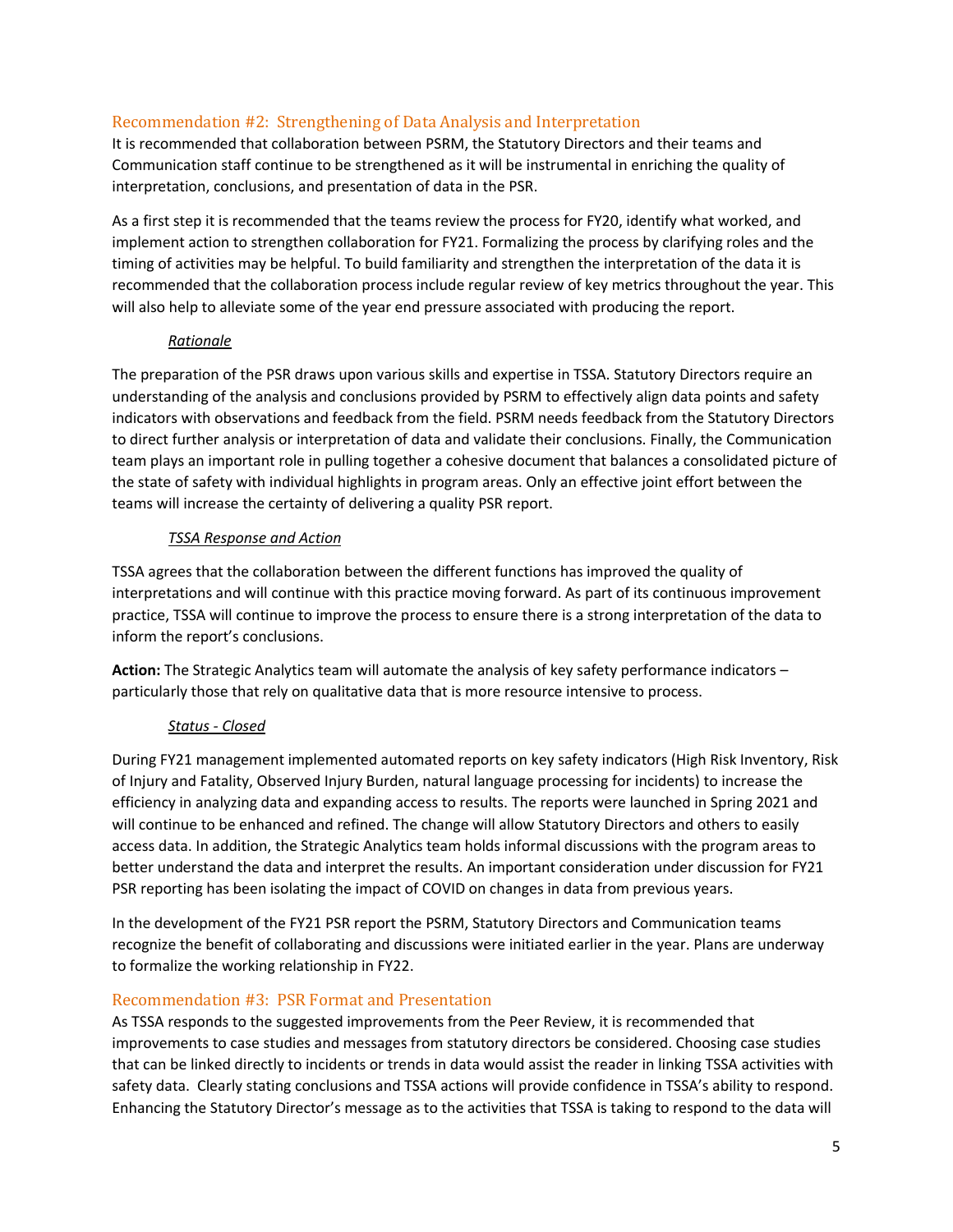help the reader to begin to grasp the value of TSSA activities and how they are improving safety. These improvements may be instrumental in addressing the Peer Review recommendations on answering readers questions as to "why" and "so what?".

#### *Rationale*

Enhancing the case studies and messages from statutory directors will add to the quality of the PSR as readers will be able to easily link trends in data to TSSA activities in improving public safety.

### *TSSA Response and Action*

Since TSSA introduced case studies in the PSR, it has improved the way they are presented. TSSA agrees that once the main audience for the report is identified, case studies can be strengthened to address the needs of that audience with the goal of helping the reader grasp the value of TSSA activities and how it is improving safety.

**Action:** TSSA will continue to improve the case studies. The automation of incident data analysis will help identify potential case studies early on and work with the program areas to parse out the details.

The Strategic Analytics team will work closely with the Communications and Stakeholder Relations team and the Statutory Directors to identify ways that the key messages of the PSR relate back to the strategic initiatives that TSSA is undertaking to address areas of high risk.

#### *Status - Closed*

The Strategic Analytics team, in collaboration with Statutory Directors monitored the data for FY21 to identify potential key messages and case studies that would strengthen the context for the data and assist the reader in understanding trends and their significance.

The benefit of this process was evident in language and format that improved the quality and clarity of the FY21 edition. Case studies and Statutory Directors messages were strengthened to better allow the reader to link back to the data presented, provided a stronger conclusion and a direct link to TSSA activities in improving safety.

TSSA demonstrated consistent action on last year's recommendations and a commitment to continuous improvement of the PSR despite the constraints imposed by a year of COVID and uncertainty. Recommendations #2 and #3 are closed and I will continue to follow up to close Recommendation #1 as action is completed.

# Overview of SRO Activities for Fiscal Year 2022

The Fiscal Year 2022 Work Plan strives to provide the greatest value while minimizing costs. The Work Plan continues with the implementation of the enhanced approach for the review of the FY21 PSR and like last year the main deliverable for the year is the SRO Report on the Annual State of Public Safety Report FY21.

Subsequent to the release of my report on the review of the FY21 PSR the revised methodology executed for the review will be assessed and adjusted to improve on the approach for next release of the PSR.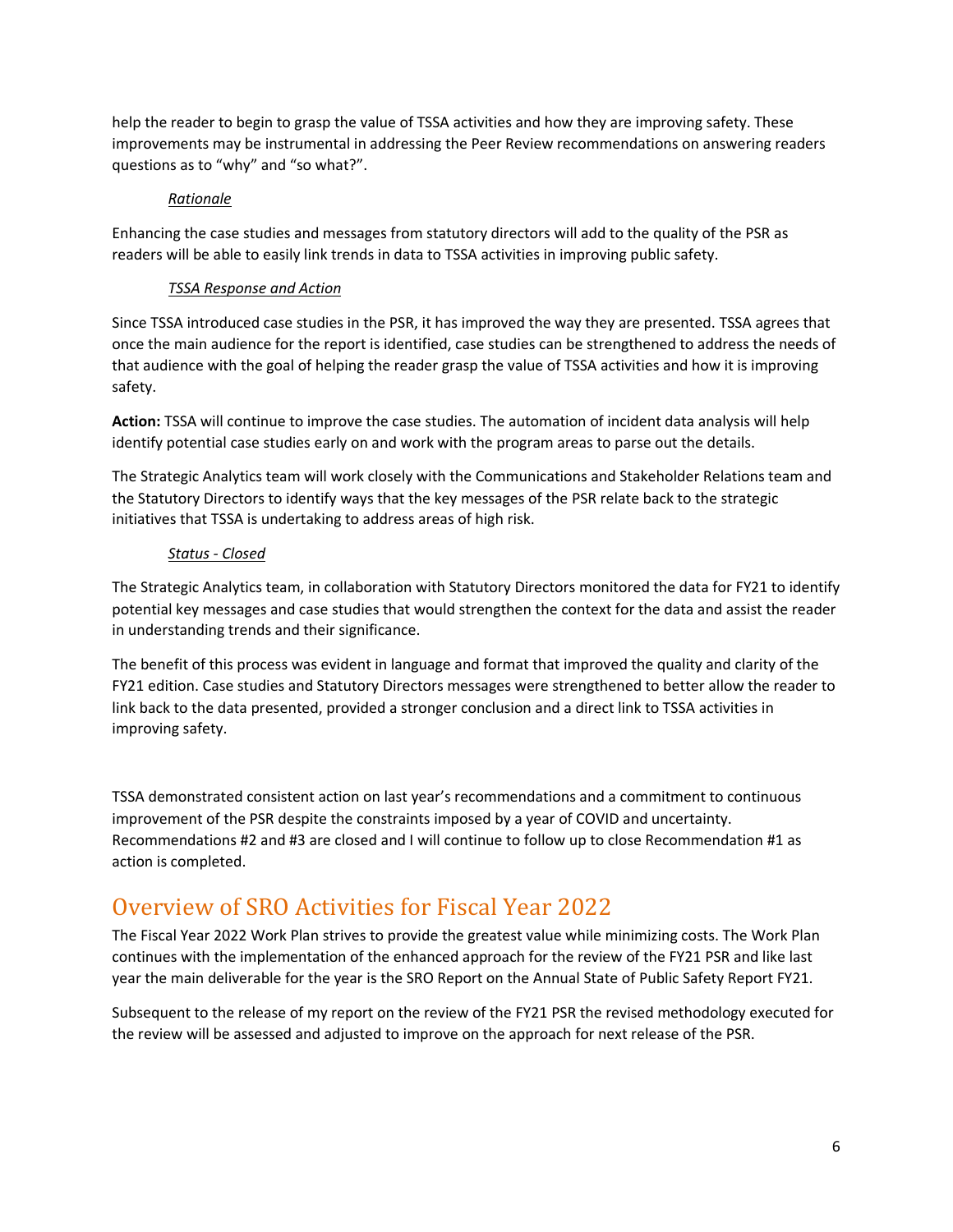Other deliverables in the Work Plan for FY22 are:

- The SRO Annual Report FY21, including a report on the Status of Recommendations (to be delivered with this report),
- Draft Scope and Review Approach for Minister's Request regarding Alternate Rules, and
- The submission of the FY23 Work Plan and Budget for SRAC Approval.

Throughout FY22 I will continue to seek feedback on the SRO role and activities and continue to work closely with Internal Audit to avoid duplication, minimize business disruption and leverage appropriate external support as needed.

# Evolution of the Safety and Risk Officer Role

Given that the SRO's mission is to provide the Board of Directors with an independent review of the public safety responsibilities assigned to the TSSA applying an assurance focus to SRO activities was deemed to provide greater value. In 2019 TSSA in collaboration with the MGCS clarified the SRO's responsibilities through a revised Memorandum of Understanding. Activities were defined to reflect an assurance lens supported by reporting and advisory activities, thus allowing for greater reliance on the SRO's evaluation of TSSA activities<sup>7</sup>.

Due to the cost of increasing assurance, current and future work plans for the SRO continue to focus almost exclusively on the review of the PSR. Other SRO duties and responsibilities reflected in the MOU remain outstanding at the direction of SRAC and VP Legal. The focus of the SRO on the review of the PSR is an essential priority in establishing a foundation of assurance that supports the transparency and reliability of public reporting. As operational practices stabilize in the delivery of the PSR, TSSA may consider driving greater value from the SRO role by investing resources that require the SRO to deliver independent advice and other areas of assurance as noted in the MOU. For example, as TSSA continues its journey to a modern outcome-based regulator soliciting the SRO independent perspective on the effectiveness of TSSA's evidence informed operational model and decision making will provide assurance to government and the public that activities are moving TSSA closer to its goal.

Another opportunity to increase TSSA's value from the SRO role is to continue to mature the evaluation process and criteria for assessing the SRO's performance.

In response to the Auditor Generals' report of 2018, TSSA implemented a Performance Framework to guide and support the Board of Directors in preparing and conducting a regular performance discussion with the SRO. The process is designed to provide quantitative and qualitative feedback to the SRO according to the responsibilities as outlined in the Job Description and pursuant to the Technical Standards and Safety Act. In the possession of both parties, it provides an opportunity for constructive, honest discussion and guidance by, and for, both parties.

As performance evaluation criteria changes in response to deliverables approved in the SRO Work Plan, proactive collaboration between SRAC and the SRO will be important to ensure a common understanding of the criteria and their application. A clear understanding by the SRO is fundamental to ensuring alignment with the Work Plan and specific deliverables. As with any performance evaluation process, discussion of performance feedback and an opportunity to provide performance input and comments helps to ensure a

 $\overline{a}$ 

 $^7$  Refer to Section 14, pg. 11 in the following link to the MOU for a list of duties and responsibilities. <https://www.tssa.org/en/about-tssa/resources/MEMORANDUM-OF-UNDERSTANDING---October-2019.pdf>